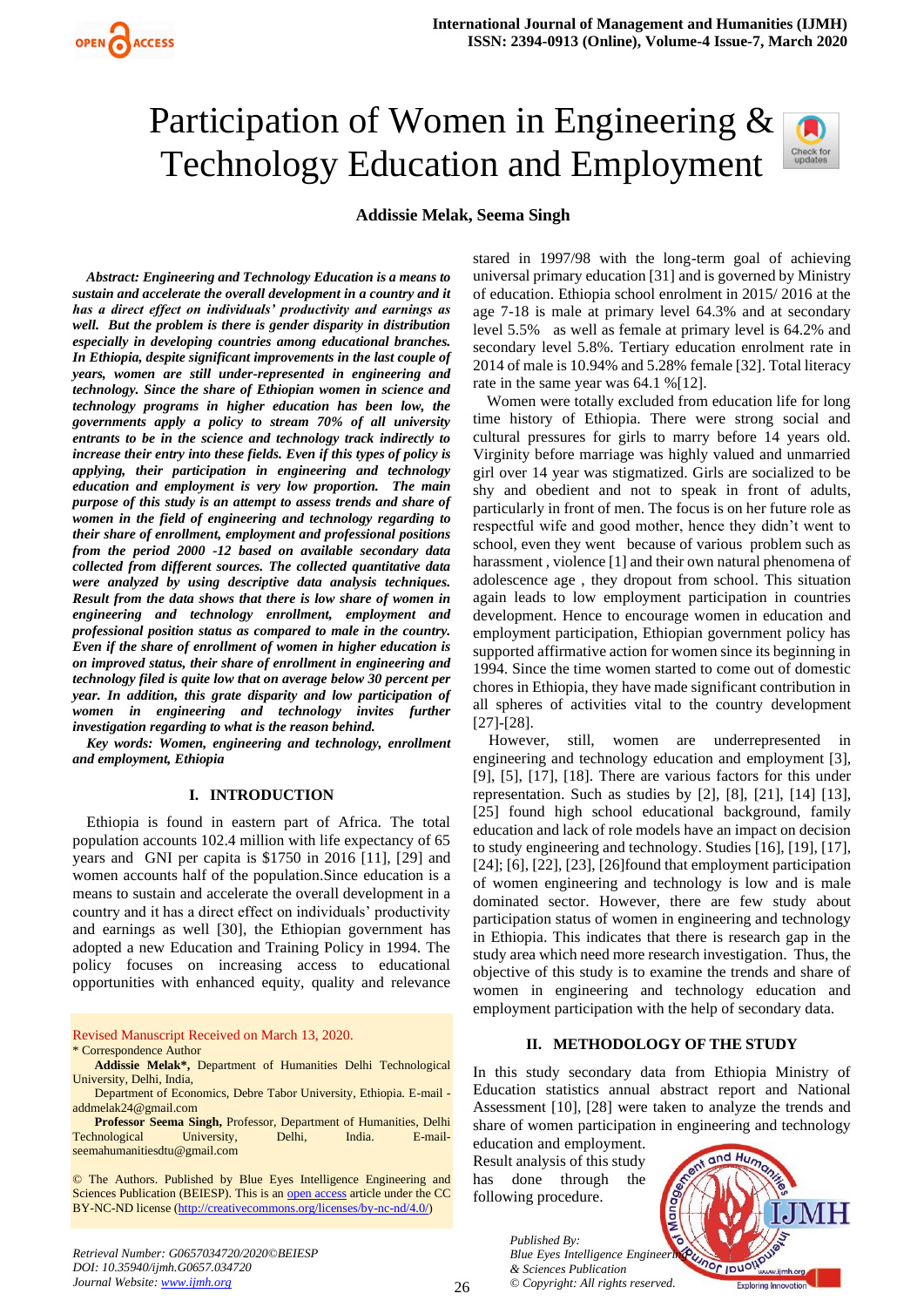

## **III. RESULTS AND ANALYSIS**

Ethiopian Education system is structured by different stages which is kindergarten, alternative basic education, 1<sup>st</sup> cycle primary education (grade 1-4), 2nd cycle primary level from grade 5-8,  $1<sup>st</sup>$  cycle secondary level grade 9 and 10,  $2<sup>nd</sup>$ cycle secondary education level (preparatory school grade 11 and12), Technical and vocational education and training (TVET) , Undergraduate degree , Master degree and Ph.D education level. Hence, in this study researchers going to investigate about participation of women in engineering and technology education and employment from preparatory school (grade 11 and 12) share of enrollment since this education level is the base for joining to higher education institutions.

| <b>Table-I: Trends of Women Enrollment in Preparatory</b> |
|-----------------------------------------------------------|
| School Program                                            |

| Year      |             | othoor 1 rugram<br><b>Enrollment</b> |         |        |
|-----------|-------------|--------------------------------------|---------|--------|
|           | <b>Boys</b> | <b>Total</b>                         | % girls |        |
| 1995E.C   | 56367       | 22274                                | 78641   | 28.32% |
| (2002/03) |             |                                      |         |        |
| 1996E.C   | 68,330      | 25,065                               | 93.395  | 26.83% |
| (2003/04) |             |                                      |         |        |
| 1997 E.C  | 67,413      | 25,070                               | 92,483  | 27.1%  |
| (2004/05) |             |                                      |         |        |
| 1998 E.C  | 91,889      | 31,794                               | 123,683 | 25.7%  |
| (2005/06) |             |                                      |         |        |
| 1999 E.C  | 117,000     | 58,219                               | 175,219 | 33.23% |
| (2006/07) |             |                                      |         |        |
| 2000E.C   | 130,533     | 62,911                               | 193,444 | 32.52% |
| (2007/08) |             |                                      |         |        |
| 2001E.C   | 146,547     | 58,713                               | 205,260 | 28.6%  |
| (2008/09) |             |                                      |         |        |
| 2002E.C   | 156194      | 86886                                | 204,308 | 42.5%  |
| (2009/10) |             |                                      |         |        |
| 2003E.C   | 169,571     | 118,645                              | 288,216 | 41.165 |
| (2010/11) |             |                                      |         | $\%$   |
| 2004E.C   | 172,268     | 156,724                              | 328,992 | 47.64% |
| (2011/12) |             |                                      |         |        |
| Average   |             |                                      |         | 33.36% |

Source: [28]

*Retrieval Number: G0657034720/2020©BEIESP DOI: 10.35940/ijmh.G0657.034720 Journal Website: [www.ijmh.org](http://www.ijmh.org/)*

The trends of share of female in preparatory school (grade 11 and 12) given in table-I, shows experience of improvement with fluctuation through time. The percentage of female students during 2011/12 has sharply increased and has reached 47% but when we observe the average percentage share of female 33.36% which show the there is some existence of gap.



# **Fig. 1. Women students' enrollment in preparatory school program**

Figure 1 clearly show, the share of female students in in preparatory school (grade 11 and 12) improved in the last ten years. This is due to some affirmative action taken for girls able to join in preparatory school.

From table-II, the trends of share of women in higher education is very low in the last 10 years which is an average of 24.98%. This is due to various factors social, cultural, economic and personal factors which is beyond the scope of this study which needs further investigation. However, there was a better improvement of share of women during the year 2001, 2008, and 2011 which is around 28%.

**Table-II: Trends of women and Man Enrollment in Ethiopian Universities** 

|             | ------ |                  |              |        |  |  |  |  |
|-------------|--------|------------------|--------------|--------|--|--|--|--|
| Year        |        | <b>Enrolment</b> |              |        |  |  |  |  |
|             | Man    | Women            | <b>Total</b> | %Women |  |  |  |  |
| E.C<br>1993 | 35932  | 9594             | 45526        | 21.07% |  |  |  |  |
| (2000/01)   |        |                  |              |        |  |  |  |  |
| 1994E.C     | 32279  | 13517            | 46796        | 28.88% |  |  |  |  |
| (2001/02)   |        |                  |              |        |  |  |  |  |
| 1995E.C     | 57321  | 18676            | 75997        | 24.57% |  |  |  |  |
| (2002/03)   |        |                  |              |        |  |  |  |  |
| 1996E.C     | 59352  | 18375            | 77727        | 23.64% |  |  |  |  |
| (2003/04)   |        |                  |              |        |  |  |  |  |
| 1997E.C     | 70388  | 21267            | 91655        | 23.2%  |  |  |  |  |
| (2004/05)   |        |                  |              |        |  |  |  |  |
| 1998E.C     | 70388  | 21267            | 91655        | 23.2%  |  |  |  |  |
| (2005/06)   |        |                  |              |        |  |  |  |  |
| 1999E.C     | 79465  | 25108            | 104573       | 24%    |  |  |  |  |
| (2006/07)   |        |                  |              |        |  |  |  |  |
| 2000E.C     | 206336 | 64020            | 270356       | 23.67% |  |  |  |  |
| (2007/08)   |        |                  |              |        |  |  |  |  |

*Published By: Blue Eyes Intelligence Engineeri & Sciences Publication © Copyright: All rights reserved.*

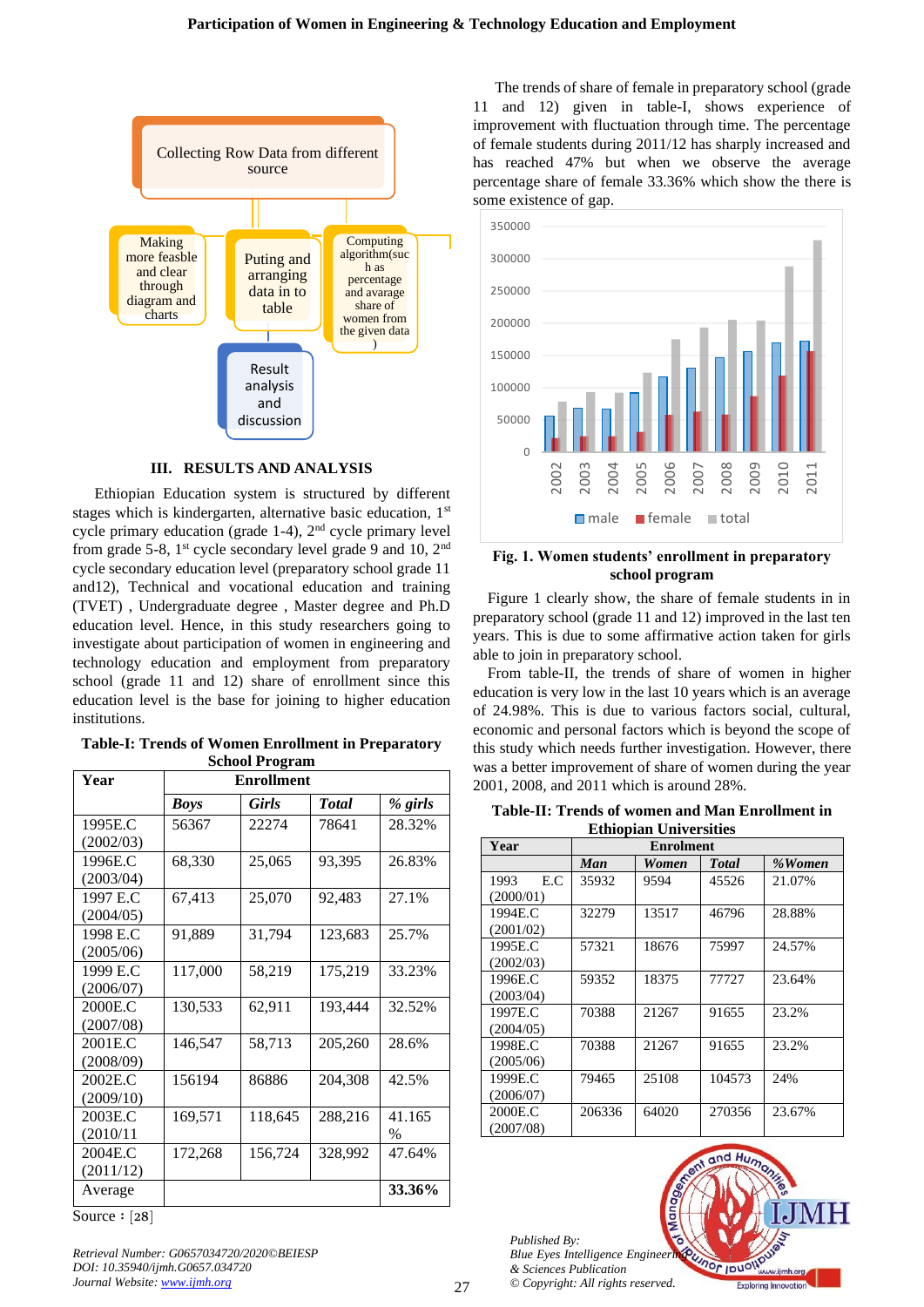

| 2001E.C   | 229489 | 91338  | 320827 | 28.46% |
|-----------|--------|--------|--------|--------|
| (2008/09) |        |        |        |        |
| 2002E.C   | 319327 | 115332 | 434659 | 26.5%  |
| (2009/10) |        |        |        |        |
| 2003E.C   | 344137 | 123706 | 467843 | 26.44% |
| (2010/11) |        |        |        |        |
| 2004E.C.  | 353163 | 138708 | 491871 | 28.2%  |
| (2011/12) |        |        |        |        |
| 2005E.C   | 553848 | 166141 | 719989 | 23%    |
| (2012/13) |        |        |        |        |



**Fig. 2. Share of women' enrollment in Ethiopian Universities**

Figure 2 which is constructed [28] from table-II shows, the enrollment status of trends of women in in Ethiopian higher education which indicates there is high gender disparity in enrollment in this level of education.



**Fig. 3. Percentage of women enrollment in higher education from the total.** Source: [28]

|         | Table-III: Trends of Women in Higher Education Enrolment, and Graduation in Undergraduate and Post Graduate |  |  |  |  |  |
|---------|-------------------------------------------------------------------------------------------------------------|--|--|--|--|--|
| Program |                                                                                                             |  |  |  |  |  |
|         | Voor                                                                                                        |  |  |  |  |  |

|                                                                                                                             |                                    |                                     |                                     |                                     | Year                                |                                     |                                     |                                     |
|-----------------------------------------------------------------------------------------------------------------------------|------------------------------------|-------------------------------------|-------------------------------------|-------------------------------------|-------------------------------------|-------------------------------------|-------------------------------------|-------------------------------------|
| <b>Enrollment</b> in<br><b>Higher Education</b>                                                                             | (2004/05)<br>$\cup$<br>凹<br>1997   | (2005/06)<br>1998 E.C               | 1999 E.C<br>(2006/07)               | (2007/08)<br>2000 E.C               | (2008/09)<br>2001 E.C               | 2002 E.C<br>(2009/10)               | 2003<br>2010/11                     | 2004<br>2011/12                     |
| 1. Under Graduate                                                                                                           |                                    |                                     |                                     |                                     |                                     |                                     |                                     |                                     |
| Degree<br>1.1 Enrollment<br>percentage of female<br>students<br>1.2 Graduates<br>Percentage of<br>female graduates          | 138159<br>24.0%<br>11,535<br>16.4% | 173,901<br>24.8%<br>25,335<br>16.2% | 203,399<br>26.0%<br>29,845<br>17.4% | 263,001<br>24.1%<br>47,979<br>20.7% | 309,092<br>29.0%<br>55,770<br>29.7% | 420,387<br>27.0%<br>66,999<br>23.4% | 447,693<br>27.0%<br>75,348<br>27.3% | 494,110<br>28.2%<br>78,144<br>25.3% |
| 2. Post Graduate<br>2.1 Enrolment<br>Percentage of<br>female students<br>2.2 Graduates<br>Percentage of<br>female graduates | 3,604<br>9.2%<br>1,126<br>9.0%     | 6,385<br>10.0%<br>1,388<br>9.8%     | 7,057<br>10.0%<br>2,671<br>9.4%     | 7,355<br>10.5%<br>2,664<br>10.7%    | 10,125<br>11.3%<br>3,257<br>12.3%   | 14,272<br>11.9%<br>4,873<br>13.9%   | 20,150<br>13.8%<br>6,250<br>14.4%   | 25,660<br>20.2%<br>6,162<br>14.0%   |

Source: [28]

*Retrieval Number: G0657034720/2020©BEIESP DOI: 10.35940/ijmh.G0657.034720 Journal Website: [www.ijmh.org](http://www.ijmh.org/)*



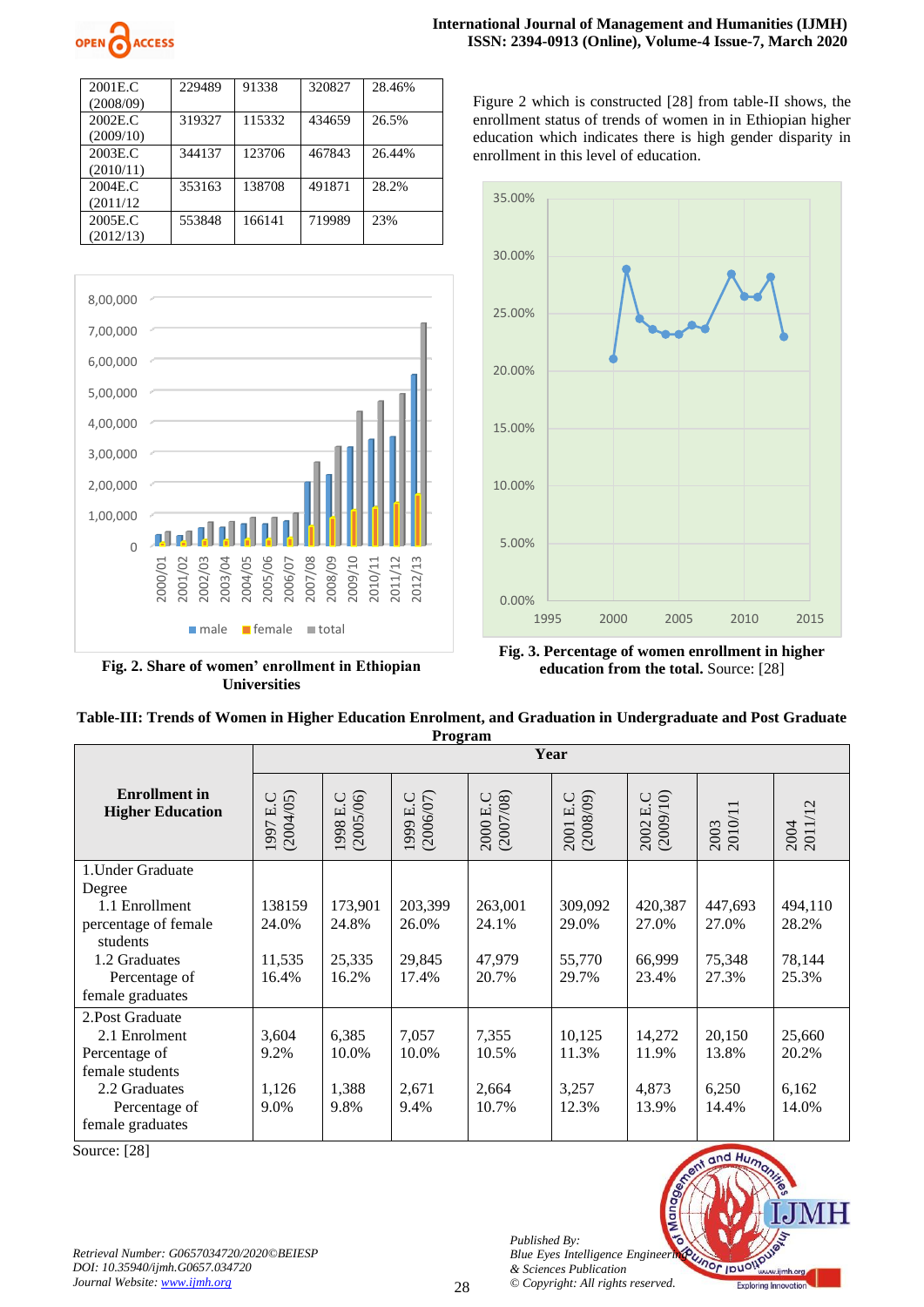In figure 3, the percentage share of women enrolment from the total enrollment of higher education had shown increasing trend and falling in 2002, which constantly growing till 2008.

Again in table-III, trends of share of women in higher education enrolment, and graduation in undergraduate and post graduate program. From this the share of enrollment in undergraduate program is not that much improved but the share of graduation in under graduate program shows some improvement trend. Their share of enrollment in post graduate level is increased from 9.2 % to 20.2% in the last 8 consecutive years.

**Table-IV: Trends of Share of Women Enrollment and Graduation in Undergraduate Program** 

| Year | Under graduate<br><b>Enrollment</b> |              | Undergraduate<br><b>Graduates</b> |              |  |
|------|-------------------------------------|--------------|-----------------------------------|--------------|--|
|      | Female                              | <b>Total</b> | Female                            | <b>Total</b> |  |
| 2004 | 33158                               | 138,159      | 1892                              | 11,535       |  |
| 2005 | 43127                               | 173,901      | 4104                              | 25,335       |  |
| 2006 | 52884                               | 203,399      | 5193                              | 29.845       |  |
| 2007 | 63383                               | 263,001      | 9932                              | 47,979       |  |
| 2008 | 89637                               | 309,092      | 16563                             | 55,770       |  |
| 2009 | 113505                              | 420,387      | 15678                             | 66,999       |  |
| 2010 | 120877                              | 447,693      | 20570                             | 75,348       |  |
| 2011 | 139339                              | 494.110      | 19770                             | 78.144       |  |
| Mean | 81989                               |              | 11712                             |              |  |

Source: [28]

Table-IV shows, the trends of share of women student's enrollment and graduation in undergraduate program in terms of number from the total students which show increment but still low as compared to male students. Figure 4 also shows, share of women in post graduate program that indicates very low participation position.



**Fig. 4.The share of women students in post graduate program.**

**Table-V: Women Enrolled in Regular Undergraduate Engineering and Technology Education by Universities** 

| Univ              |                         | Year                |                      |                     |                      |                       |
|-------------------|-------------------------|---------------------|----------------------|---------------------|----------------------|-----------------------|
| ersiti<br>es      | Gender                  | 2007                | 2008                 | 2009                | 2010                 | 2011                  |
| Adama             | Male<br>Female<br>Total | 1443<br>379<br>1822 | Na                   | 4876<br>865<br>5741 | 5736<br>776<br>6512  | 5956<br>969<br>6925   |
| Addis<br>Ababa    | Male<br>Female<br>Total | 1205<br>408<br>1613 | 3164<br>1097<br>4261 | 2753<br>955<br>3708 | 2969<br>910<br>3879  | 7836<br>2799<br>10635 |
| Adigrat           | Male<br>Female<br>Total | Na                  | Na                   | Na                  | Na                   | 173<br>207<br>380     |
| Aksum             | Male<br>Female<br>Total | 38<br>8<br>46       | 73<br>13<br>86       | 226<br>55<br>281    | 857<br>362<br>1219   | 1794<br>1027<br>2821  |
| Ambo              | Male<br>Female<br>Total | Na                  | Na                   | 281<br>54<br>335    | 785<br>148<br>933    | 785<br>148<br>933     |
| Arba Minch        | Male<br>Female<br>Total | 1789<br>346<br>2135 | 752<br>276<br>1028   | 2931<br>711<br>3642 | 5496<br>1092<br>6588 | 6199<br>1362<br>7561  |
| Assosa            | Male<br>Female<br>Total | Na                  | Na                   | Na                  | Na                   | 169<br>205<br>374     |
| ā<br>Bahir D      | Male<br>Female<br>Total | 2164<br>452<br>2616 | Na                   | 2768<br>749<br>3517 | 3548<br>1087<br>4635 | 4469<br>1358<br>5827  |
| <b>Bulle Hora</b> | Male<br>Female<br>Total | Na                  | Na                   | Na                  | Na                   | 58<br>26<br>84        |
| Debre<br>Birhan   | Male<br>Female<br>Total | Na                  | 122<br>45<br>167     | 44<br>6<br>50       | 917<br>411<br>1328   | 1503<br>785<br>2288   |
| Debre<br>Markos   | Male<br>Female<br>Total | Na                  | Na                   | 368<br>54<br>420    | Na                   | 2077<br>6112<br>688   |

*Published By: Blue Eyes Intelligence Engineeri & Sciences Publication © Copyright: All rights reserved.* and Hun

ional Journ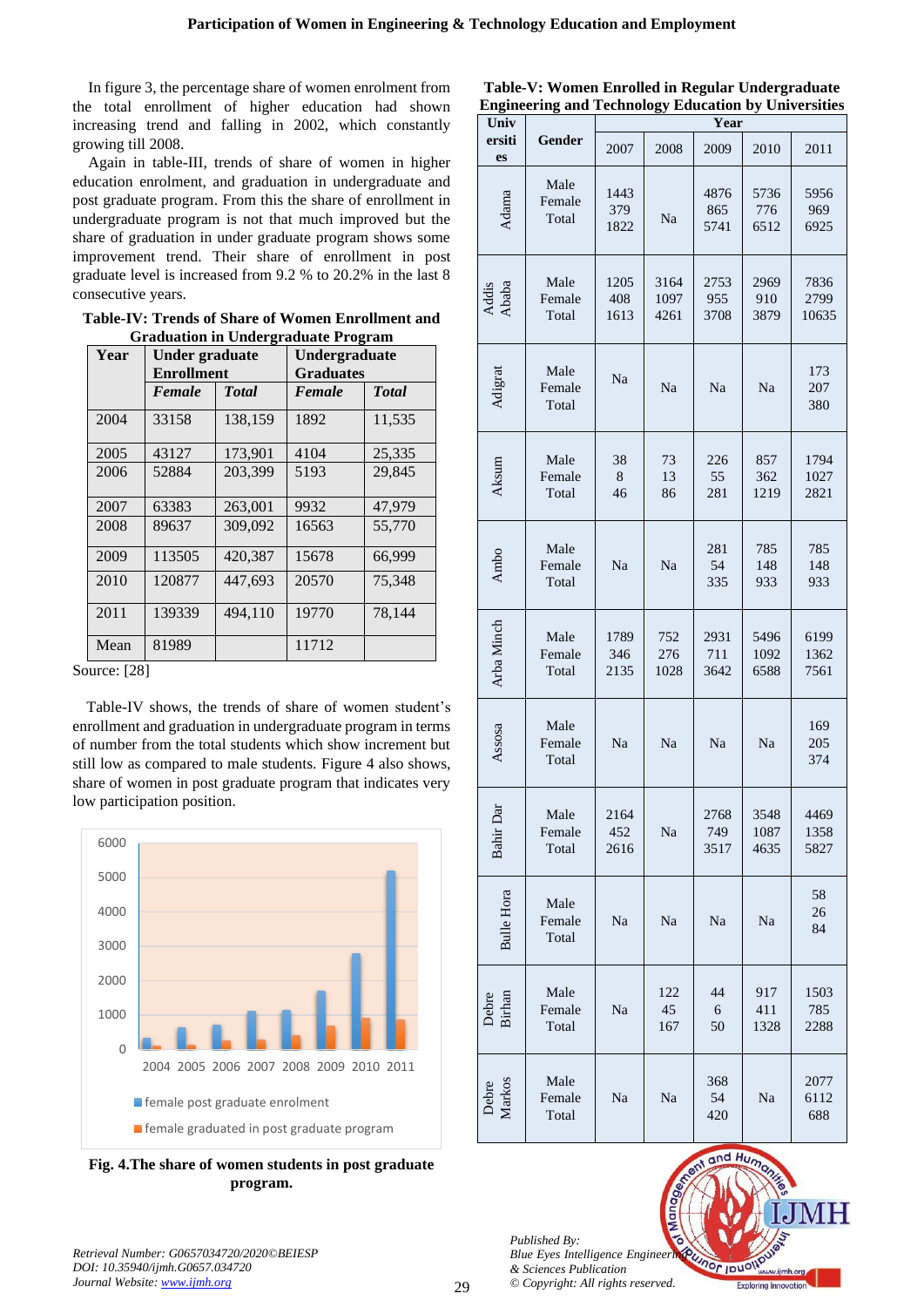

| International Journal of Management and Humanities (IJMH) |                                                        |  |
|-----------------------------------------------------------|--------------------------------------------------------|--|
|                                                           | ISSN: 2394-0913 (Online), Volume-4 Issue-7, March 2020 |  |

| Debre Tabor    | Male<br>Female<br>Total                                                                                       | Na                  | Na               | Na                  | Na                  | 99<br>64<br>163      |
|----------------|---------------------------------------------------------------------------------------------------------------|---------------------|------------------|---------------------|---------------------|----------------------|
| Dilla          | Male<br>Female<br>Total                                                                                       | Na                  | Na               | Na                  | Na                  | 574<br>329<br>903    |
| Walabu<br>Meda | Male<br>Female<br>Total                                                                                       | Na                  | Na               | 38<br>15<br>53      | 535<br>170<br>705   | 1048<br>3711<br>419  |
| Mekele         | Male<br>Female<br>Total                                                                                       | 1276<br>268<br>1544 | Na               | 1753<br>293<br>2046 | 3497<br>825<br>4322 | 36757<br>904<br>465  |
| Mettu          | Male<br>Female<br>Total                                                                                       | Na                  | Na               | Na                  | Na                  | 85<br>41<br>126      |
| Mizan Tepi     | Male<br>Female<br>Total                                                                                       | Na                  | Na               | 482<br>72<br>554    | 860<br>287<br>1147  | 1486<br>6992<br>185  |
| Sumera         | Male<br>Female<br>Total                                                                                       | Na                  | Na               | 29<br>8<br>37       | Na                  | 109<br>184<br>293    |
| Wachemo        | Male<br>Female<br>Total                                                                                       | Na                  | Na               | Na                  | Na                  | 114<br>64<br>178     |
| Wollega        | Male<br>Female<br>Total                                                                                       | 125<br>20<br>145    | Na               | 332<br>80<br>472    | 1093<br>233<br>1326 | 2257<br>7292<br>986  |
| Wollo          | Male<br>Female<br>Total                                                                                       | Na                  | 139<br>25<br>164 | 1127<br>158<br>1285 | 1572<br>353<br>1925 | 1477<br>2981<br>775  |
| Defense        | Male<br>Female<br>Total                                                                                       | Na                  | Na               | 531<br>10<br>541    | 531<br>10<br>541    | 531<br>10<br>541     |
| Dire Dawa      | Male<br>Female<br>Total                                                                                       | Na                  | 158<br>37<br>195 | 806<br>558<br>1364  | 1413<br>686<br>2099 | 2313<br>10323<br>345 |
| civil service  | Male<br>Female<br>Total                                                                                       | 328<br>39<br>367    | Na               | 562<br>57<br>619    | 484<br>44<br>528    | 474<br>62<br>536     |
|                | Retrieval Number: G0657034720/2020©BEIESP<br>DOI: 10.35940/ijmh.G0657.034720<br>Journal Website: www.ijmh.org |                     |                  |                     |                     |                      |

| Gonder                            | Male<br>Female<br>Total | Na                 | Na                  | Na                  | 1054<br>459<br>1513 | 2014<br>972<br>2986  |
|-----------------------------------|-------------------------|--------------------|---------------------|---------------------|---------------------|----------------------|
| Haramaya                          | Male<br>Female<br>Total | 531<br>132<br>663  | 1254<br>148<br>1402 | 1438<br>205<br>1643 | 3506<br>651<br>4157 | 4692<br>861<br>5553  |
| Hawassa                           | Male<br>Female<br>Total | 838<br>175<br>1013 | 1899<br>368<br>2267 | 2214<br>448<br>2662 | 3833<br>673<br>4506 | 5070<br>1161<br>6231 |
| Jijiga                            | Male<br>Female<br>Total | Na                 | Na                  | Na                  | 851<br>186<br>1,037 | 1406<br>532<br>1938  |
| Jimma                             | Male<br>Female<br>Total | 935<br>167<br>1102 | Na                  | 1878<br>294<br>2171 | 3727<br>477<br>4204 | 6097<br>860<br>6957  |
| Wolaita<br>Sodo                   | Male<br>Female<br>Total | Na                 | Na                  | Na                  | 694<br>192<br>886   | 1665<br>625<br>2290  |
| Wold<br>$\overline{\mathfrak{a}}$ | Male<br>Female<br>Total | Na                 | Na                  | <b>Na</b>           | Na                  | 79<br>84<br>163      |
| Wolkte                            | Male<br>Female<br>Total | Na                 | Na                  | Na                  | Na                  | 209<br>258<br>467    |

Source:  $[28]$ , Na = data not available

Table-v show, the share of female student's enrolment in regular undergraduate program in engineering and technology education in 31 public universities from the year 2007-2011 which shows there is grate disparity and under representation of female engineering education participation even if there is some improvement. The pattern of engineering enrolment is various in each universities. Since some of the universities are new established recently there is no data give for them. Especially third generation universities started education 2003/2004 data is not available for them. Hence, Addis Ababa University, Adama University, Aksum university, Mekele University, Haramaya, Hawassa, Jimma, Arba Minch, Bahir Dar, Wollega and Defiance Universes are the old universities and the most Engineering and technology education provider. The summation of Engineering student in this universities are summarized in the following table 6 and figure 4 including enrolment in non- government university and collages.

*Published By: Blue Eyes Intelligence Engineeri & Sciences Publication © Copyright: All rights reserved.*



*Retrieval Number: G0657034720/2020©BEIESP DOI: 10.35940/ijmh.G0657.034720*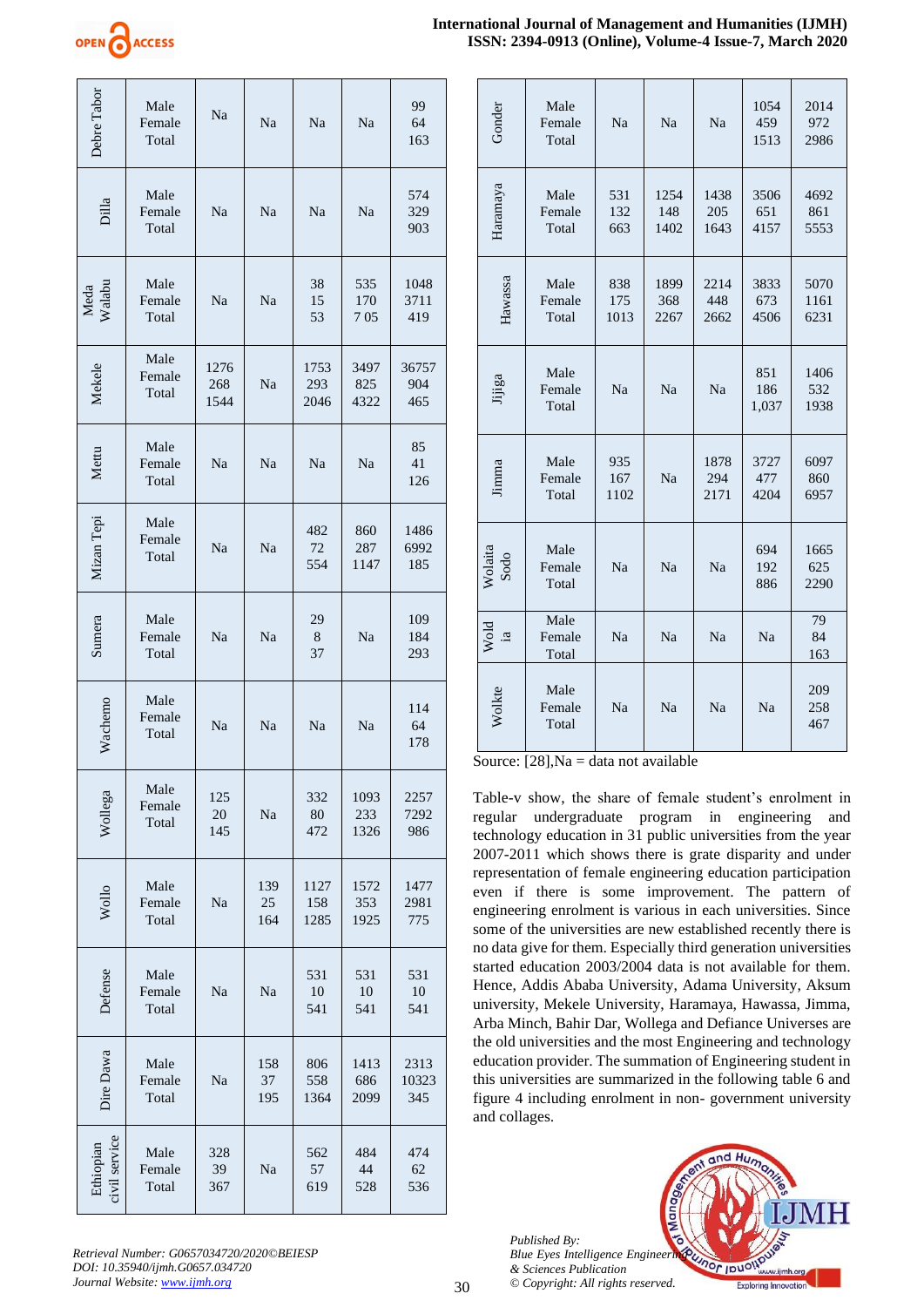



In figure 5 a and b, on the bases of data [28], the share of women enrolment in engineering and technology education participation is increased from 18% during 2007 to 22.23% during 2011 in government universities and from 15% to 28% in non-government universities and colleges. However, there is gender disparity and women are underrepresented in engineering and technology education.



**Fig. 6. Share of women from the total employments of engineering and technology fields** 

Figure 6 is constructed on the bases of data from national assessment [10] shows, the share of women in engineering and technology employment such as, technician position, engineering science, technicians and associate technician, computer manufacturing and others areas according to available data at national assessment 2013. The data shows

*Retrieval Number: G0657034720/2020©BEIESP DOI: 10.35940/ijmh.G0657.034720 Journal Website: [www.ijmh.org](http://www.ijmh.org/)*

that the share of women employees in this profession is very low but they are better in manufacturing employment.

# **IV. CONCLUSION**

The finding of this study indicate that, women are underrepresented and there is grate disparities between male and female participation regarding to engineering and technology enrollment, graduation, employment and profession position in the field which is in line with the literature reviewed. This implies that problem needs attention so that give notice for the problem as well as creating awareness about the importance of engineering education starting from lower class through encouraging girls in science subjects and also take experience from other countries. In addition creating suitable environment for engineers at university level is necessary and there should be future research investigation in the field to identify the reason behind underrepresentation of women in engineering education and employment which can suggest sustainable solution for this problem.

### **REFERENCES**

- 1. Abebayehu Tora (2013) Assessment of Sexual Violence against Female Students in Wolaita Sodo University, Southern Ethiopia, Journal of Intertamporal violence vol.8, issue 11
- 2. J. Gill et al. (2008) I still want to be an engineer! Women, education and the engineering profession, European Journal of Education, 33:4, 391-402, DOI: 10.1080/03043790802253459
- 3. Addissie .M and Singh. S (2018) ,Experience of women in engineering education: literature review, Asia Pacific Journal of Research, *Vol: I. Issue LVV, pp174-178*
- 4. Dimitriadi (2013) Young women in science and technology: the importance of choice, Journal of Innovation and Entrepreneurship vol. 2:No.5pp1-14:http://www.innovation-entrepreneurship.com/content/2 /1/5
- 5. Robsan Margo Egne (2014) Gender Equality in Public Higher Education Institutions of Ethiopia: The Case of Science, Technology, Engineering, and Mathematics, *Discourse and Communication for Sustainable Education, vol. 5, pp. 3ñ21, 2014:* DOI: 10.2478/dcse-2014 0001
- 6. Tamiru Jote (2017), Exploring Employment Status and Education–Job Match among Engineering Graduates in Ethiopia: Policy Implications
- 7. Samira I. Islam (2017) Arab Women in Science, Technology, Engineering and Mathematics Fields: The Way Forward, World Journal of Education Vol. 7, No. 6,pp 12-20, doi:10.5430/wje.v7n6p12, ISSN 1925-0746 E-ISSN 1925-0754
- 8. Choudhury (2015) explaining gender discrimination in the employment and earnings of engineering graduate's in India. Journal of educational planning and administration, vol.XXIX, No.3, pp 225-246
- 9. Addissie .M and Singh. S (2018), factors affecting academic performance of women in engineering education and their experience of participation in employment: literature review, international Journal of Research, Volume 05 Issue 01 pp 3733-3739
- 10. Helina Beyene (2015) final report national assessment: Ethiopia gender equality and the knowledge society, women in global science and technology,
- 11. World bank country study(2005), education in Ethiopia strengthening the foundation for sustainable progress, ISBN-10: 0-8213-6226-7 ISBN-13: 978-0-8213-6226-6, ISSN: 0253-2123 DOI: 10.1596/978-0-8213-6226-6
- 12. Ethiopia socioeconomic survey(2015/2016) report by A Report by the Central Statistical Agency of Ethiopia in Collaboration with the National Bank of Ethiopia and the World Bank, February 2017
- 13. A. Powell et al. (2011) A poisoned chalice? Why UK women engineering and technology students may receive more 'help' than their male peers, Gender and

Education, 23:5, 585- 599,  $DOI<sup>2</sup>$ 

*Published By: Blue Eyes Intelligence Engineeri & Sciences Publication © Copyright: All rights reserved.*